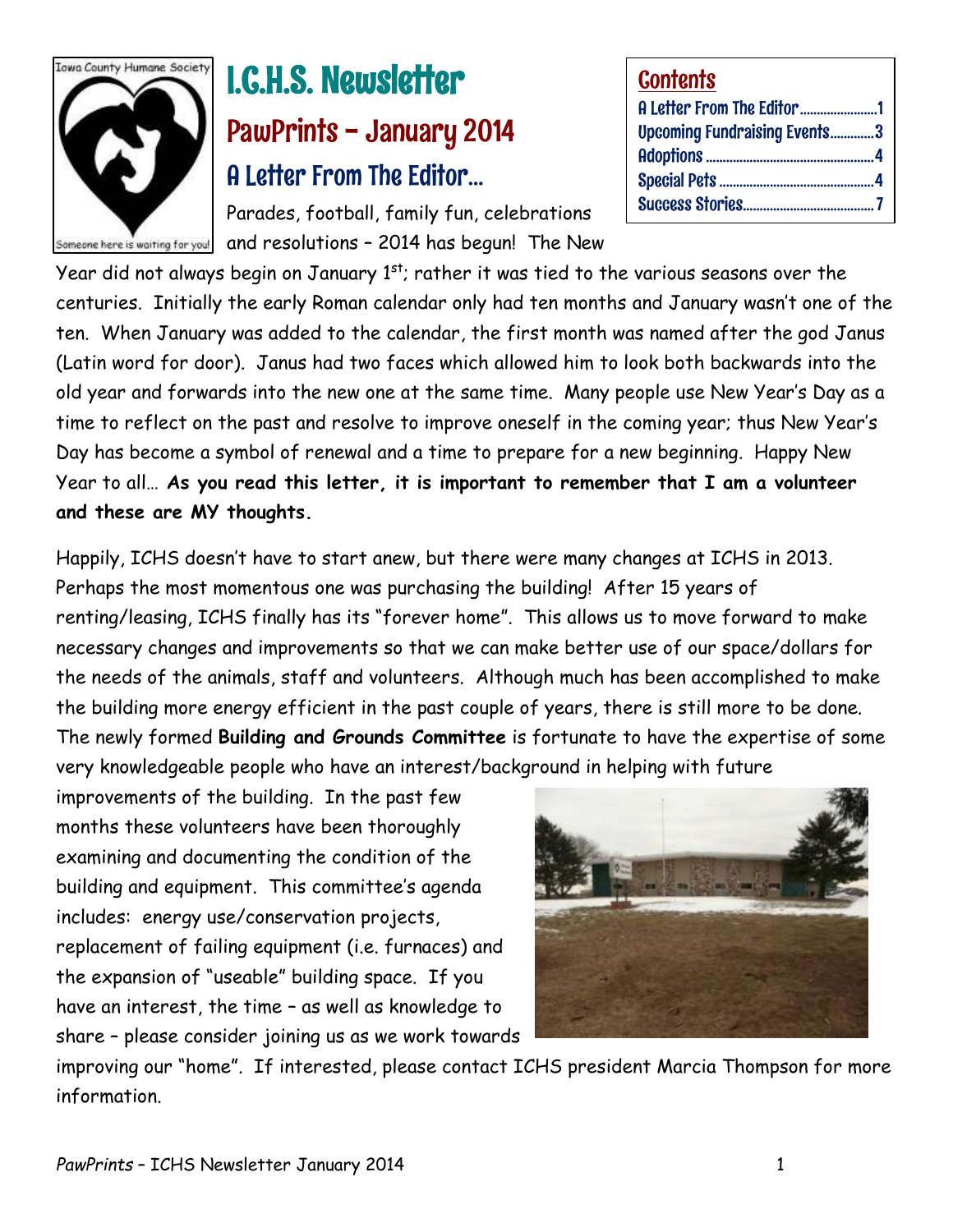So many cats/kittens have been adopted from ICHS this past year – close to 200 furry felines found their forever families in 2013. I am hopeful that we will find even more homes for kitties in 2014. I am wondering if you would indulge me by allowing me to ask that if/when you are planning to add a new kitty to your family, would you please consider following this 3-step resolution? It goes like this:

#### **I resolve to:**

- 1. **Adopt from an animal shelter or rescue organization**. If you happen to have a 'nonferal' homeless community cat and would prefer to provide a home for it - rather than adopting – that would be perfect too! (Please make sure to have it spayed or neutered).
- 2. **Stop and take a look at the "Top Ten List".** These cats have been at ICHS for 2 going on 5 years. (You don't have to choose one of these 10, but at least start your search by checking out the kitties on this list).
- 3. **Check out the "special needs" cats.** If you can only have one cat, why not one of these sweeties? (If not YOU, who?)

**How about this resolution???** I believe that one of the most common New Year's resolutions



is dieting – so many Americans are obsessed with weight loss. But what about managing your pet's weight? I sincerely hope that you will heed some advice from someone who has "been there, done that" - please think seriously about keeping your pet at a 'healthy' weight to avoid possible problems – one of them being diabetes.

Raymond is my blind cat and has been overweight for most

of his 12 years (or at least since he has been living with me). His veterinarian has advised me repeatedly that he needs to lose weight. A few years ago she asked me, "What is worse than a blind cat?" The answer: "A blind AND diabetic cat". Well, Ray is now diabetic. Granted, there may be other factors which contributed to his diabetes, but his uncontrolled eating probably played a part in him now being diabetic. So now (after the damage has been done) I am making a serious attempt to get him to lose weight – and it is not easy! But…getting Ray to lose weight isn't the only challenge. My husband and I have to monitor Ray's blood glucose levels so that we can get his diabetes "under control". Monitoring your diabetic animal's blood glucose levels has to be done – whether you do it at home or have it done at the vet clinic. For us, it isn't practical to drive 25 miles round trip to the clinic, so we have a glucose meter and do it ourselves – right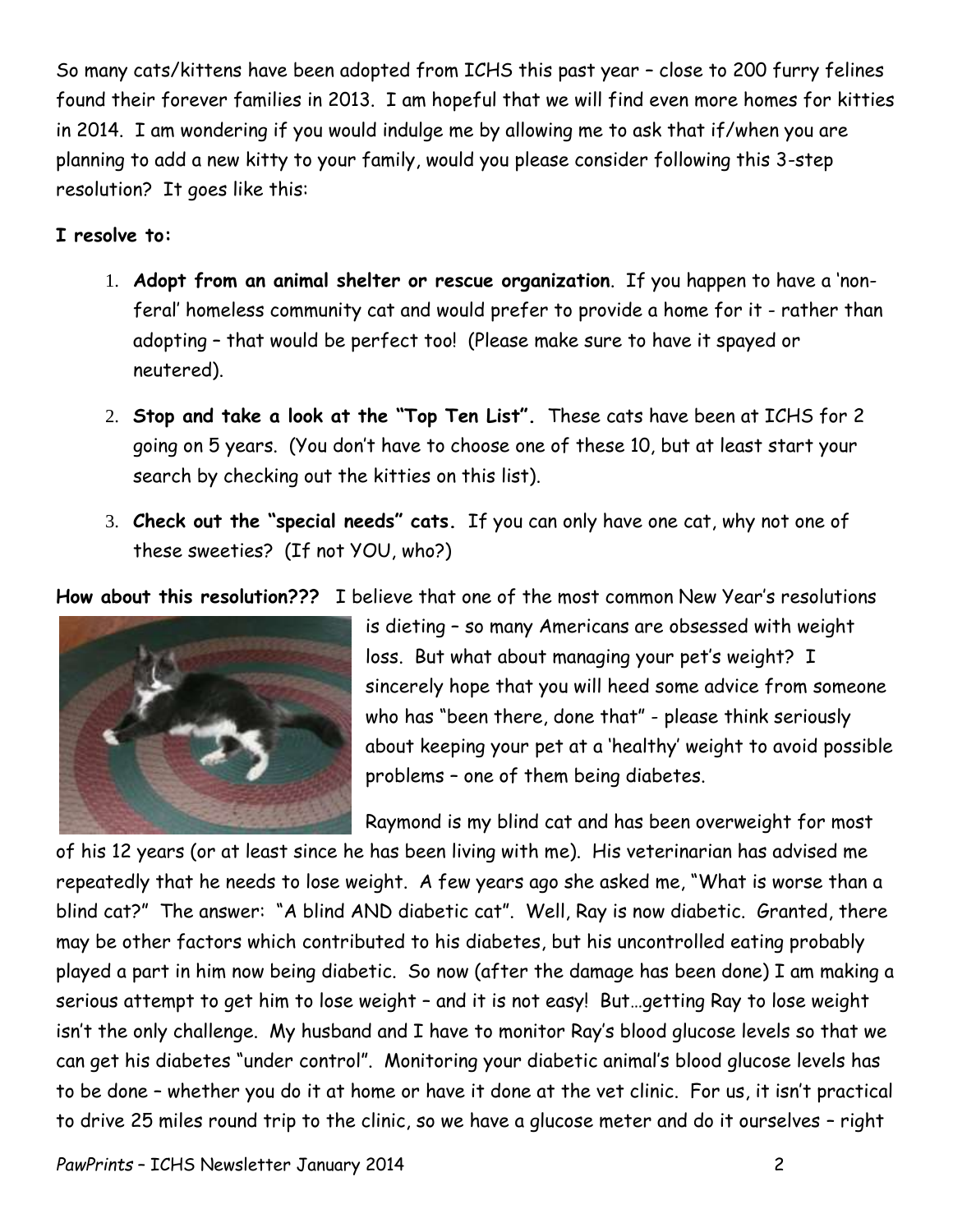now it has to be done daily and Ray is NOT very cooperative. Besides the cost of the meter, you also need the test strips (\$40 for 25 strips). And then, of course, there is the insulin. When I left the pharmacy (after picking up the insulin) I was numb! The cost of insulin...oh my!!! I just sat in the car for a bit and wondered how this fits into my budget! And also, the special food that a diabetic animal needs costs more than the food for a 'healthy' animal. There are also other concerns that I don't have time/space to go into. As much as most of us love big, fat, roly-poly cats, please consider making a New Year's resolution to protect your pets, extend their quality of life, their life expectancy and your budget by watching their weight for them. "No, Ray, it's not time to eat – I'm being responsible…"

#### **If you have any suggestions or ideas about the content of ICHS PAWPRINTS, please contact me, Terri Davis at [roadhogbiker@gmail.com](mailto:roadhogbiker@gmail.com)**

**Gail Yu,** a long-time ICHS volunteer and supporter, passed away suddenly on November 29. I first met Gail back in the summer of 2002. I had just started to volunteer at ICHS. Besides looking forward to spending time with the animals, I also looked forward to spending time with two other veteran "cat cuddlers" - Gail and Betty. Betty joined me on Tuesdays and Thursdays and Gail did likewise on Wednesdays and Fridays. This was back in the day when there were only 25-40 cats living at the shelter, so on most days we could get all of the kitties out of their cages for 15-20 minutes of socializing. Gail also was a special person in that (as often as she was able) she would take home the kitties that had little chance of being adopted. Most recently Gail took Dominic (FIV+) home, and she also took in homeless cats from her neighborhood. Staff and volunteers here at ICHS extend our deepest sympathy to Gail's husband, Hyuk, and their three sons and families. I don't feel that I did a very good job here conveying what a compassionate and wonderful person Gail was, but she was – a truly WONDERFUL person!

### Upcoming Fundraising Events

Just a reminder that ICHS is always looking for volunteers to help with the planning and implementation of our fundraisers. A goal is to have enough volunteers so that each individual would only have to help plan and work at one event per year. At this time, we are brainstorming ideas for 2014. So…if you can help out with the planning and organizing for next year's events, please contact Cheri *cheri@outreachdirector.net*. We hope to hear from you!!!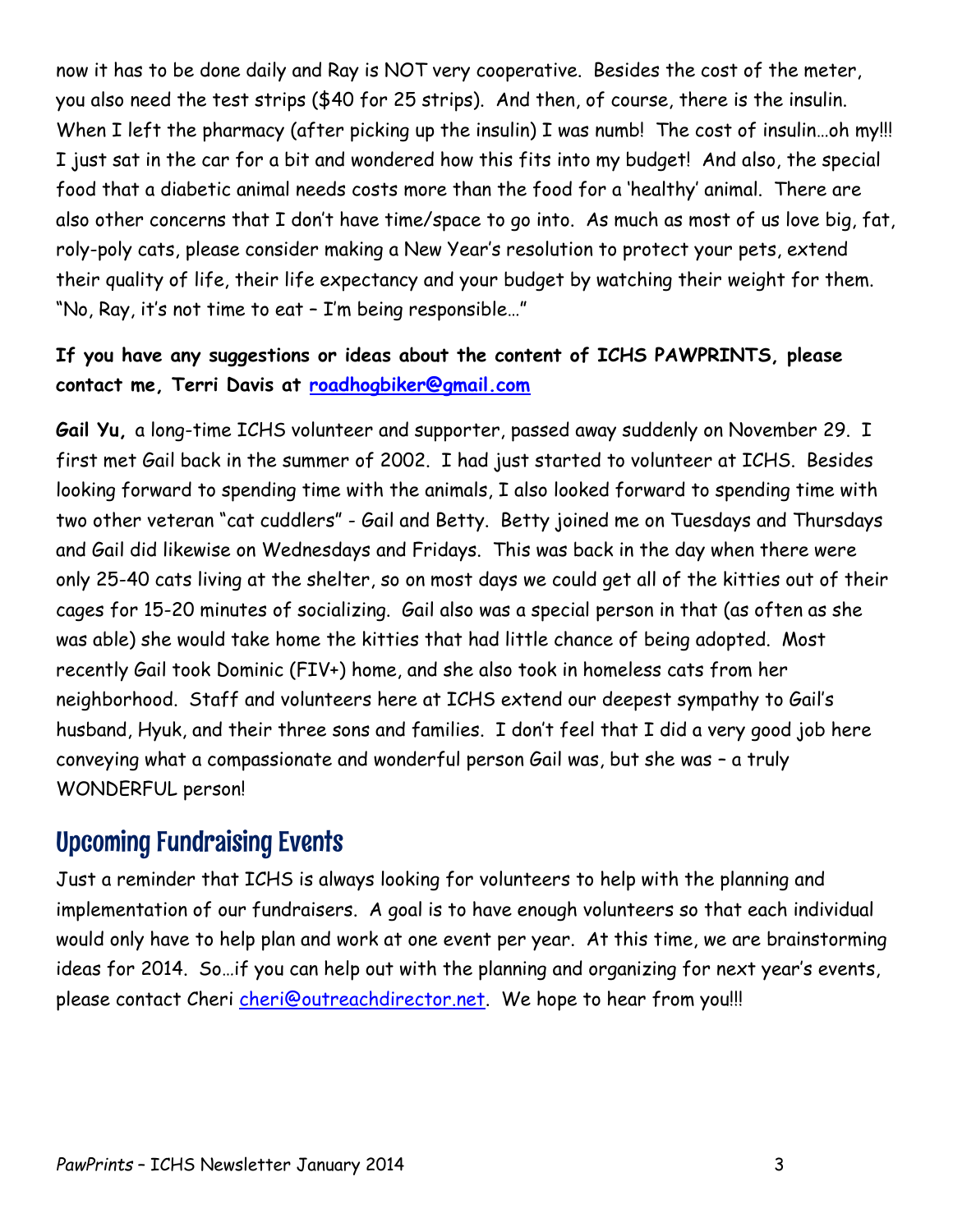### November & December Adoptions

| <b>November Cats</b> |         | <b>November Dogs</b> | <b>December Cats</b> |            | <b>December Dogs</b> |
|----------------------|---------|----------------------|----------------------|------------|----------------------|
| Dolly*               | Chumlee | Emmitt               | Otis*                | Savannah*  | Josie                |
| Sugar*               | Domino* | Jax                  | Willie               | Frannie    | Daphne               |
| Pumpkin*             | JoJo    | Jasmine              | Eve                  | Sable*     | Sally                |
| Harrison*            | Gomer*  | <b>Bud</b>           | Butternut            | Heath*     | Lucy                 |
| $C$ andy*            | Bandit* | Boomer               | Buttons*             | Sammie     | Shelby               |
| Frankie*             | Fred*   | <b>Billy</b>         | Jamie                | Finn       | Doug                 |
| Miracle*             | Panda*  | Rocky                | Champ                | $C$ ookie* | Taz                  |
| $\mathcal{C}$ asper* | Lovey*  |                      | $Inger*$             | Leo        | Kenai                |
|                      |         |                      | Bear*                | Nutmeg*    | Kringle              |
|                      |         |                      | $Jada*$              | Ringo*     | JoJo                 |
|                      |         |                      | Kelly                |            | Angel                |
|                      |         |                      |                      |            | Gidget               |

**\*-** kitten

☺- special needs and/or having been an ICHS resident for a year(s)

## Special Pets

We all know that all animals are 'special' but the animals featured in this section are indeed special. These are 'special needs' animals. The special person/family who adopts one of these animals knows that this may/may not be the long-term relationship which we hope for when we open our hearts and homes to a new family member. These animals 'forever homes' with us may be just for a short time before they move on…But, nevertheless, these animals need a home and a loving family just as we all do. Are you possibly the family that could provide a home for one of these animals? If not, do you know of a family who could provide a loving home for these animals? If so, please come out to ICHS and find out more about these animals from the ICHS staff.

### Cameron, Limbo, Buzz, Isaac & Kit Kat



*PawPrints* – ICHS Newsletter January 2014 4 Our FIV+ (Feline Immuno-deficiency Virus) population has increased to five – Cameron, Limbo, Buzz, Isaac and Kit Kat. FIV cats are "normal" cats– it's just that these five kitties have a virus (FIV) which affects their immune system – but slowly – over a period of years! So these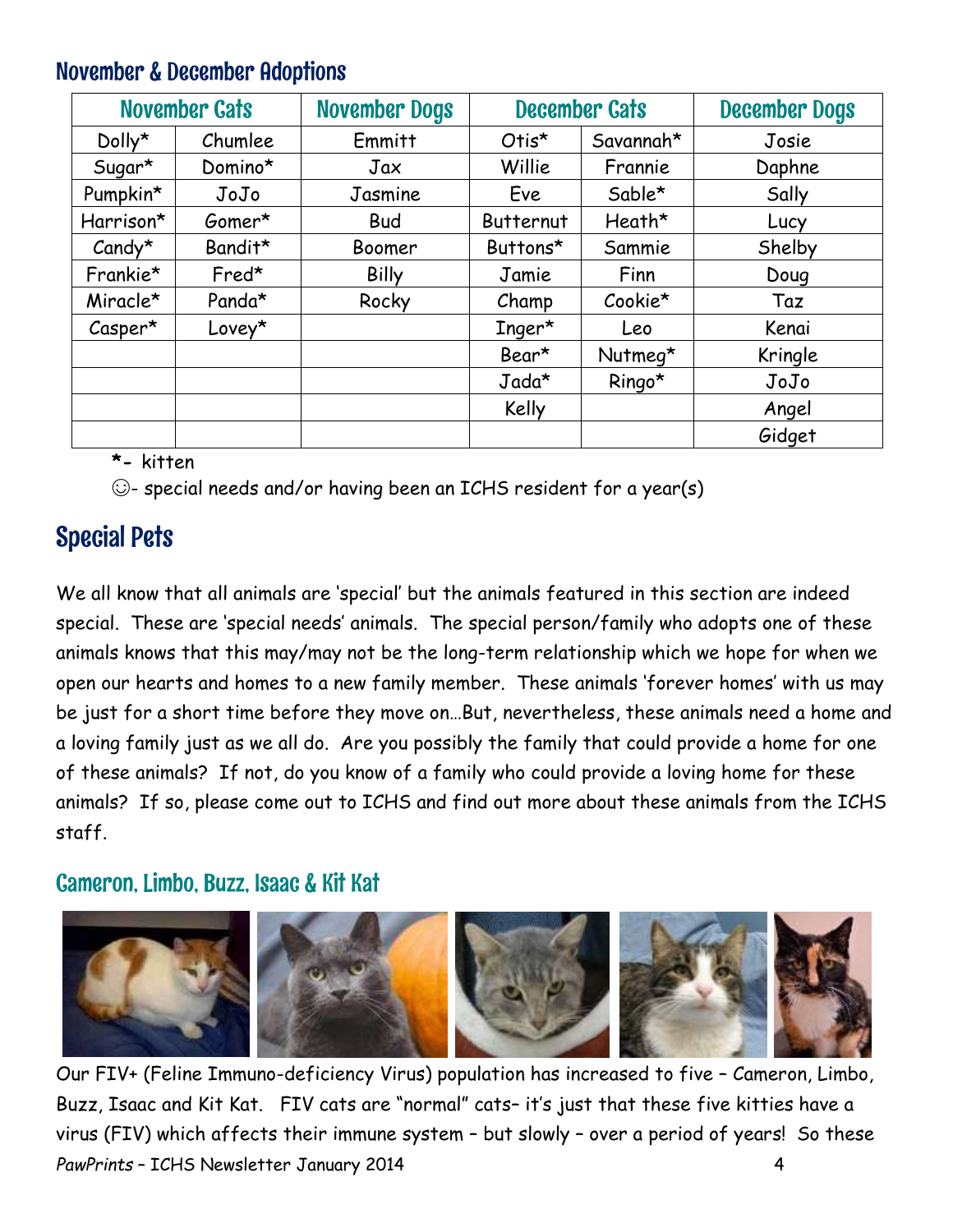kitties should live long and normal lives! **Cameron** is a handsome, active, playful guy who loves attention. He needs to be an only cat – he isn't the least bit fond of other cats. He has been at ICHS for well over a year - now on the "Top Ten List". **Limbo** is a good-looking gray guy who also loves attention. **Buzz** was thought to be 'feral' when he first arrived at ICHS – but he was simply frightened. He now has the reputation of being "one of the sweetest and most loving cats in the building". I agree. When I took him out of his cage to get to know him - he never left my lap; he just wanted to be petted! However, I took Isaac out right afterwards, and he was the same way – so loving! **Isaac** is a young, beautiful kitty! **Kit Kat** is a beautiful calico who I haven't gotten to know yet. She hasn't been with us long, but if she is as friendly as she is beautiful, she is the cat for you! If it wasn't for the FIV+ sign on their cages, you wouldn't have a clue that these cats have FIV! Although we call these cats "special", there really are no special considerations when adopting them. They must be kept indoors. They may live with other cats since FIV is not easily passed between cats (it would be best if your other cat(s) are good-natured and amicable to a new pal). FIV is primarily spread by serious bite wounds so if you have other cats, it is important to properly introduce any of these five to the others (but you would do that with any cat that you bring home). It is also important to keep them free from stress so a quiet home would be best. Is it possible that YOU just might be the special family that these kitties are looking for? So…Cameron, Limbo, Buzz, Isaac and Kit Kat need homes!

#### Frieda & Madison

Frieda and Madison are FeLV+ (Feline Leukemia Virus) kitties. **Frieda,** a beautiful gray lady, has



been at ICHS for a while. She is very affectionate and she only wants "lap time" when she is taken out of her cage – she has the

sweetest little "meow"! She is not overly fond of other cats. Little **Madison** is a strikingly beautiful "classic" tabby with the bold, swirling pattern. She is about a year old, can't get enough attention and

does well with other cats (she even tried to be friendly with Frieda, but Frieda had other ideas). If you only want one cat, either of these would be perfect. FeLV cats must be **only** cats (they can live with other FeLV cats) and they must be kept indoors. FeLV cats may



be asymptomatic (free from symptoms) for years and will hopefully live relatively long lives. FeLV cats are hard to place which is unfortunate because they need someone – just as we all do! So…if you are looking for a kitty companion, these kitties are looking for YOU!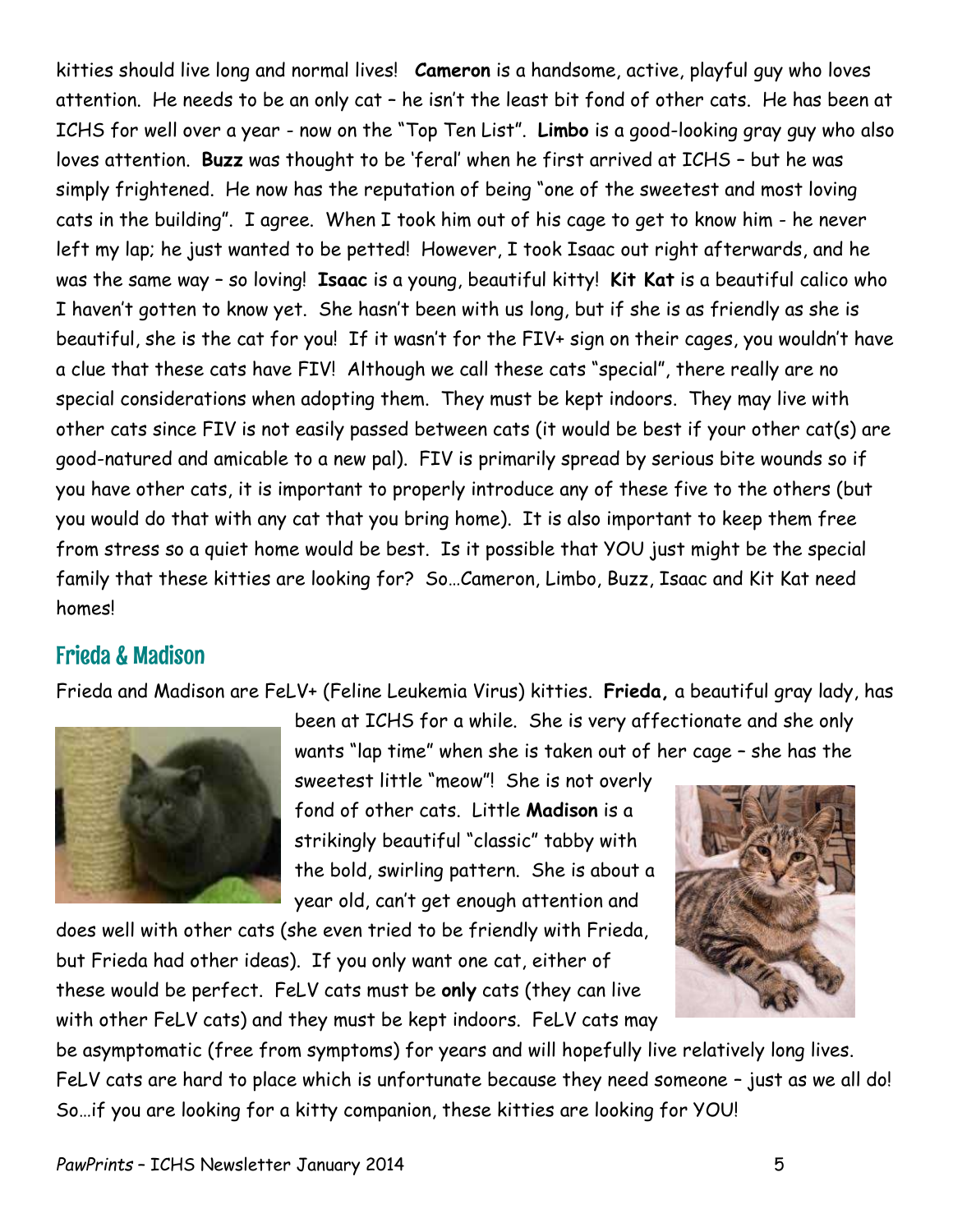### Gregory & Fozzy



Both Gregory and Fozzy are indeed special kitties! They tested positive for both FeLV and FIV. Now don't let that deter you from making either one of these guys (or both of them $\odot$ ) a part of your family! As mentioned earlier, as long as these guys are kept indoors, are only cats and live in a stress-free environment (as much as possible), they should be with your family for

many years to come. Both Gregory and Fozzy have only been at ICHS for a short time. **Gregory** is very friendly and affectionate, but he hasn't had a lot of opportunities to interact with people (he was a barn cat), so he needs YOU to show him what a loving relationship is all about. **Fozzy** is a young fella and a real character! He is a bit "crosseyed" which simply adds to his charm (take a look at his pic – how can

you resist?). He is very affectionate and loves to play. So…Gregory & Fozzy need homes.

#### Gizmo

**Gizmo** is a beautiful, young Maine Coon mix. He is front declawed. If you are familiar with this breed, you already know how SWEET you can expect him to be! However, Gizmo is a "special

needs" kitty. Gizmo has *cerebellar hypoplasia* – more commonly referred to as *'wobbly cat'* syndrome*.* Gizmo is uncoordinated and loses his balance. This is a non-progressive condition (it should not worsen and Gizmo's life expectancy will be "normal") as well as non-contagious. Gizmo gets along well with other cats and lived with dogs in his previous home. As endearing as you will find Gizmo, he is a 'special' kitty and will be somewhat challenging – which is why this guy wouldn't be a cat for just any family. Come and meet him, fall in love, ask questions and then decide if Gizmo



is the kitty that you have been looking for! Whether you can provide a home for him or not, you WILL fall in love with him!  $\odot$ 

#### Vegas



**Vegas** is considered a special kitty because of her 'catitude'. She is one of those cats who is difficult to place. Anyone who knows cats is aware that many Tortis and Calicoes are known for their "temperaments". Vegas is approximately 6-7 years old. She had been abandoned by her previous owner and has been at ICHS going on 5 years. Now, it's not that Vegas isn't friendly – she's just "choosy";

PawPrints – ICHS Newsletter January 2014 even preferring some staff to others! She is declawed in the front so scratching is not an issue

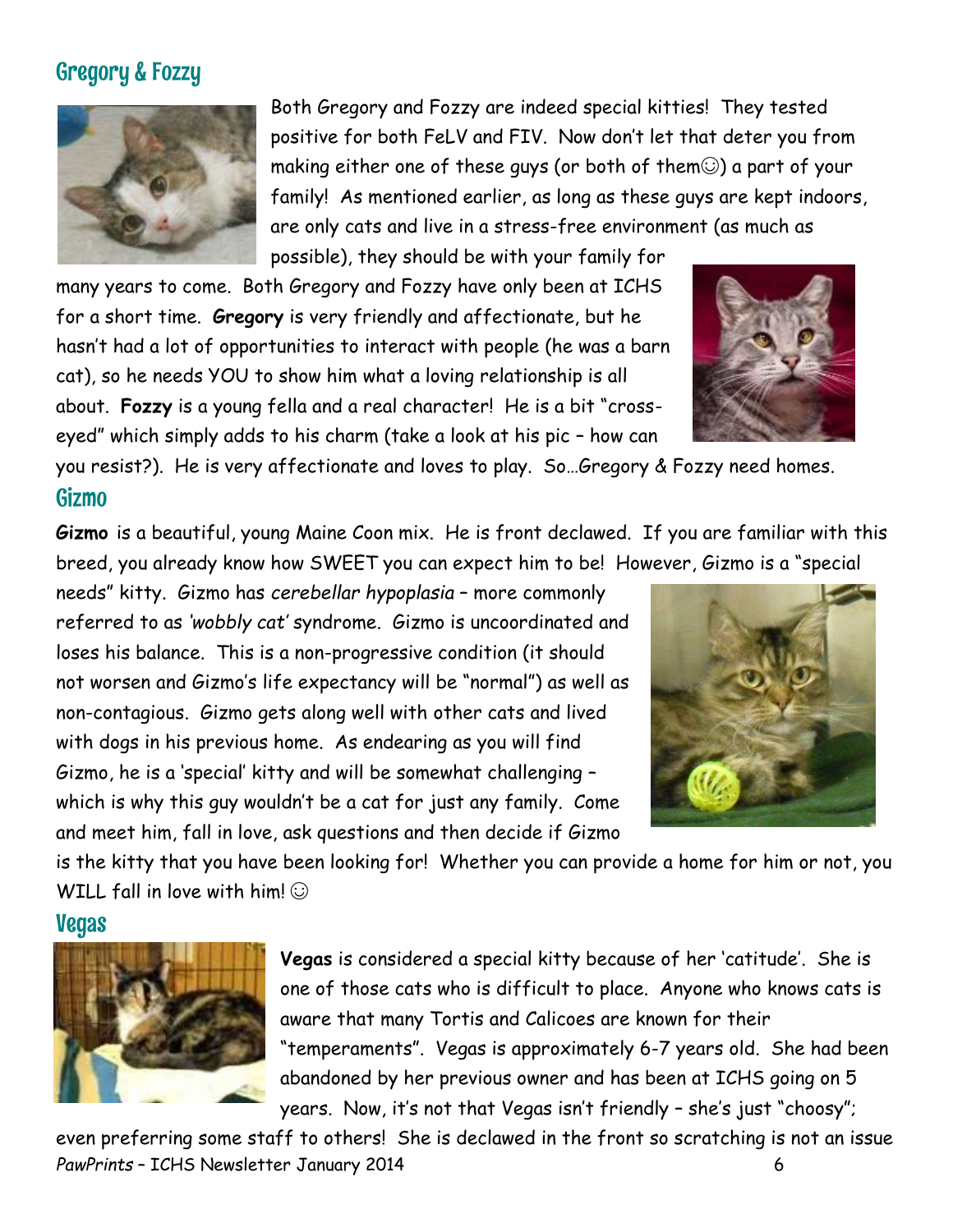and I don't believe she has ever bitten anyone. She just vocalizes a lot – trying to get YOUR attention! Vegas is like other 'hard to place' cats which we have had at the shelter - once they go to a home, they do very well. An experienced 'cat-family' living in a quiet household is exactly what Vegas needs. She does OK with other cats. So…Vegas needs a home.

#### **Moose**

**Moose** is a very nice – but highly energetic – dog. Moose just doesn't do well in the shelter environment. He needs an experienced dog family who has the time to spend with him. Please see past "Pets of the Month" write-ups. If you aren't the family which Moose needs, do you know of a family who just might be able to provide a home for him – either a foster home or a forever home? So…Moose needs a home.



#### **Sarge**

(BTW – Sarge is not actually a dog with "special needs" – he just needs a home – as they all do).



It is said that "dogs live in the present" and Sarge is proof! He'll make every minute that he spends with you count! **Sarge** is a 3-4 year old Lab mix who has been at ICHS for a couple of months. He has proven to be a quick learner – knowing little when he came here, but has caught on quickly to basic commands. He loves attention and people – he's very social. He has a playful side to him – sometimes being downright "goofy". Sarge is a large dog – he probably should lose a few pounds – but he walks well on a leash so he would make a great walking companion. Sarge may need to be an only dog – it would

depend on the other dog. In thinking of Sarge, the expression "a diamond in the rough" comes to mind. He needs a bit of 'polish' and he will absolutely dazzle YOU! Come and meet this gem today!

### Success Stories

*PawPrints* – ICHS Newsletter January 2014 7 I need your help if I am to continue to feature the success stories which begin the moment your adopted companion chooses you. It is not difficult for me to write a paragraph that showcases your pet. The problem that I have is finding YOU and your pet. I don't know who you are or how to contact you. If you would be interested in sharing your pet's story in the newsletter, please e-mail me at [roadhogbiker@gmail.com.](mailto:roadhogbiker@gmail.com) A picture and a brief write-up about your pet(s) is all that I need. If I don't have enough info, I will get back to you. It would be helpful to know your pet's shelter name (if you renamed your pet), when you adopted, pet's favorite activities, other pets that you may have and whatever else you would like to include. If you are not able to send a picture, that's OK. Many of you send periodic updates regarding your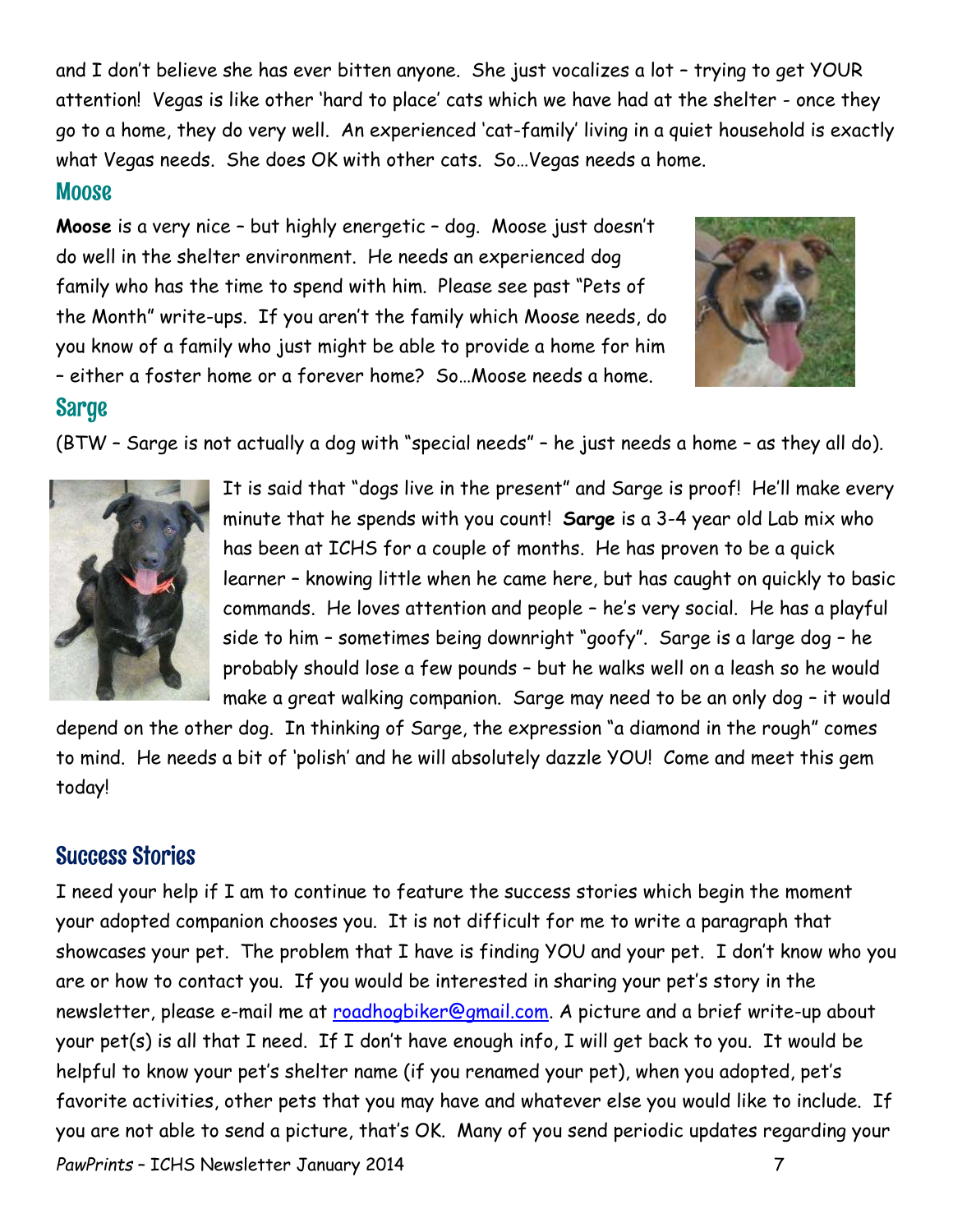adopted pet to the shelter. I can use those write-ups if you would please indicate (in your letter to ICHS) that you are giving me permission to include your pet's story in the newsletter. I hope to hear from you!

### **Bradley**

Many of you remember Bradley – a big, handsome, dominant Lab-mix. Bradley had come to ICHS

in May of 2007 and finally in September of 2012 (over 5 years later) Peter and JorJan decided to give him a home. We recently received a Christmas card from Bradley and wish to share it.

Hi! Remember me? I'm finally getting my "owners" trained right; and talked them into sending a membership donation. I'm doing well – lots of walks in the fields and woods. I'm even getting more used to cats (though they are kind of nasty). I've been shaping up my new "pack"  $- I$ get them moving by 7 AM every day. Congratulations to Belle, Penelope, Sinbad and Jingles on their new homes! Hope they're as lucky as I have

been! Well, time to go beg for another treat (I'm now a master of positive reinforcement).

Best wishes, Bradley

Thank you, Bradley, for giving us an update on life away from ICHS! Thank you, JorJan and Peter for giving Bradley a home – sounds wonderful!

### Scout (kna Bootsie)

Some of you "old-time" ICHS volunteers and visitors may remember Bootsie. As a volunteer, I got to know Bootsie during the summers of 2006 & 07. She was an unassuming, gentle lady living in the larger communal cat room at the other shelter on Bennett Road. She was one of those kitties (like so many) that I wondered why no one would choose her to be a part of their family. Well, Bootsie finally found her family and Vicki was kind enough to share Bootsie's story and send an update.

To the staff and volunteers:

…A stray cat was turned into the ICHS on October 25, 2005, and her name was Bootsie. Due to overcrowding at the shelter, Bootsie was transferred to the DCHS on January 23, 2008. I adopted Bootsie on February 11, 2008, renamed her Scout (after the lovable tomboy in "To Kill a Mockingbird") and took her to her forever home in Madison.